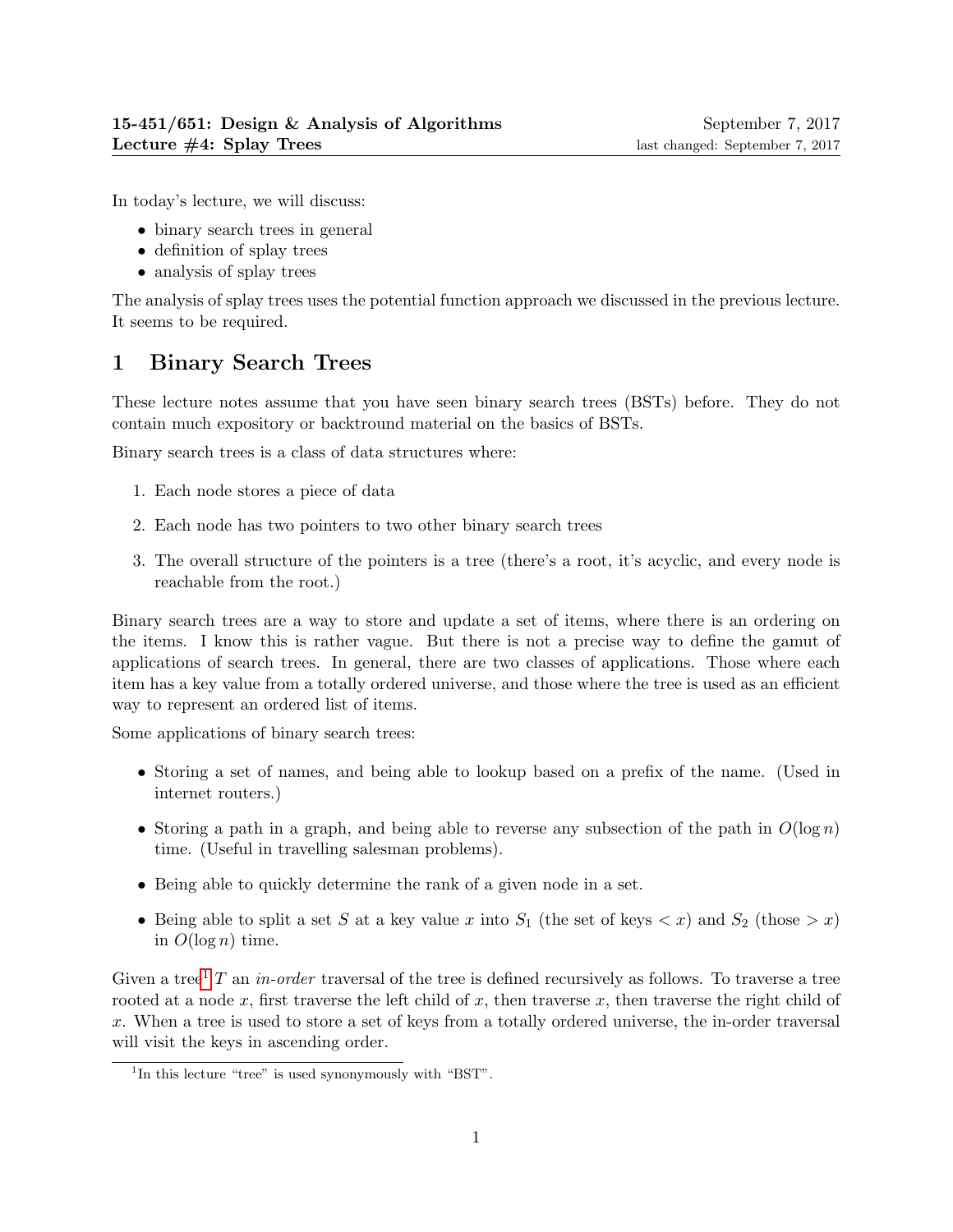A rotation in binary search tree is a local restructuring operation that preserves the order of the nodes, but changes the depths of some of the nodes. Rotations are used by many BST algorithms to keep the tree "balanced", thus assuring that the depth is logarithmic.

A rotation involves a pair of nodes x and y, where y is the parent of x. After the rotation x is the parent of y. The update is done in such a way as to guarantee that the in-order traversal of the tree does not change. So if x is initially the left child of y, then after the rotation y is the right child of x. This is known as a *right rotation*. A *left rotation* is the mirror image variant.



## 2 Splay Trees (self-adjusting search trees)

These notes just describe the *bottom-up splaying* algorithm, the proof of the access lemma, and a few applications. (See http://www.link.cs.cmu.edu/splay/ for more information along with an interactive splay tree demo.)

At a high level, every time a node is accessed in a splay tree, it is moved to the root of the tree. We will show that the amortized cost of the operation is  $O(\log n)$ . Just moving the element to the root by rotating it up the tree does not have this property. (To see this, start with a tree of nodes labeled  $0, 1, 2, \ldots, n-1$  that is just a long left path down from the root  $n-1$ , with 0 being the leftmost node in the tree. If we sequentially rotate 0, then 1, then 2, etc. to the root, the tree that results is the same as the starting tree, but the total work is  $\Omega(n^2)$ , for an amortized lower bound of  $\Omega(n)$  per operation.) Splay trees do the restructuring in a very special way that guarantees this logarithmic amortized bound.

I'll describe the algorithm by giving three rewrite rules in the form of pictures. In these pictures, x is the node that was accessed (that will eventually be at the root of the tree). By looking at the structure of the 3-node tree defined by x, x's parent, and x's grandparent we decide which of the following three rules to follow. We continue to apply the rules until x is at the root of the tree:

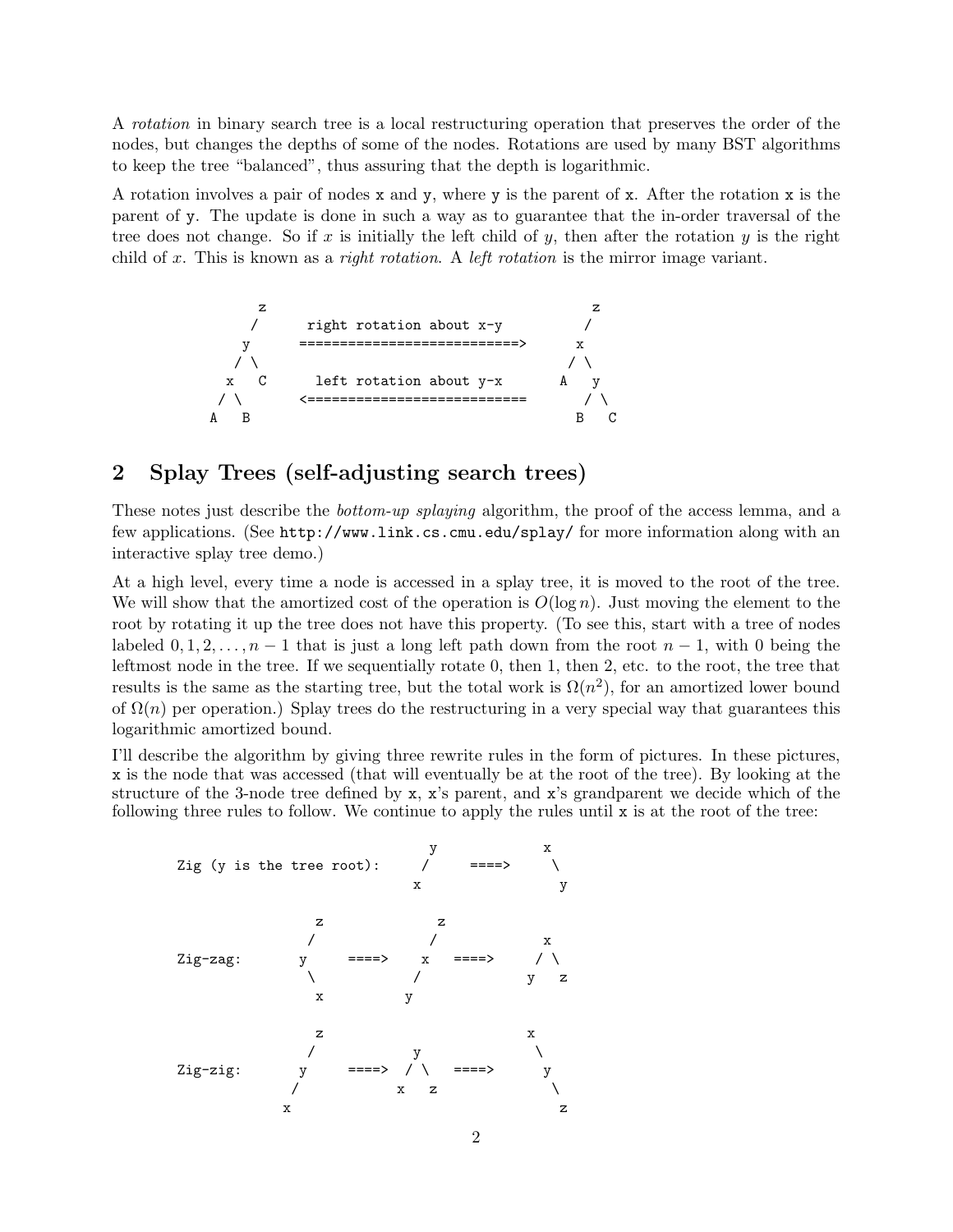Some notes:

- 1. Each arrow in the diagram above represents a rotation. Zig case does one rotation, the other cases do two rotations.
- 2. A splay step refers to applying one of these rewrite rules. Later we will be proving bounds on number of splay steps done. Each such step can be executed in constant time.
- 3. Each rule has a mirror image variant, which I have not shown for brevity. So for example, if x is the right child of y (the root), then the mirror image of the Zig case applies. In this case a left rotation would be done to put x above y, instead of the right rotation show above
- 4. The Zig-zig rule is the one that distinguishes splaying from just rotating x to the root of the tree.
- 5. There are a number of alternative versions of the algorithm, such as top-down splaying, which may be more efficient than the bottom-up version described here. Code for the top-down version is available here http://www.link.cs.cmu.edu/splay/.

Here are some examples:



To analyze the performance of splaying, we start by assuming that each node  $x$  has a weight  $w(x) > 0$ . These weights can be chosen arbitrarily. For each assignment of weights we will be able to derive a bound on the cost of a sequence of accesses. We can choose the weight assignment that gives the best bound. By giving the frequently accessed elements a high weight, we will be able to get tighter bounds on the running time. Note that the weights are only used in the analysis, and do not change the algorithm at all. (A commonly used case is to assign all the weights to be 1.)

#### 2.1 Sizes and Ranks

Before we can state our performance lemma, we need to define two more quantities. Consider any tree  $T$  — think of this as a tree obtained at some point of the splay tree algorithm, but all these definitions hold for any tree. The *size of a node x* in T is the total weight of all the nodes in the subtree rooted at x. If we let  $T(x)$  denote the subtree rooted at x, then the size of x is defined as

$$
s(x) = \sum_{y \in T(x)} w(y)
$$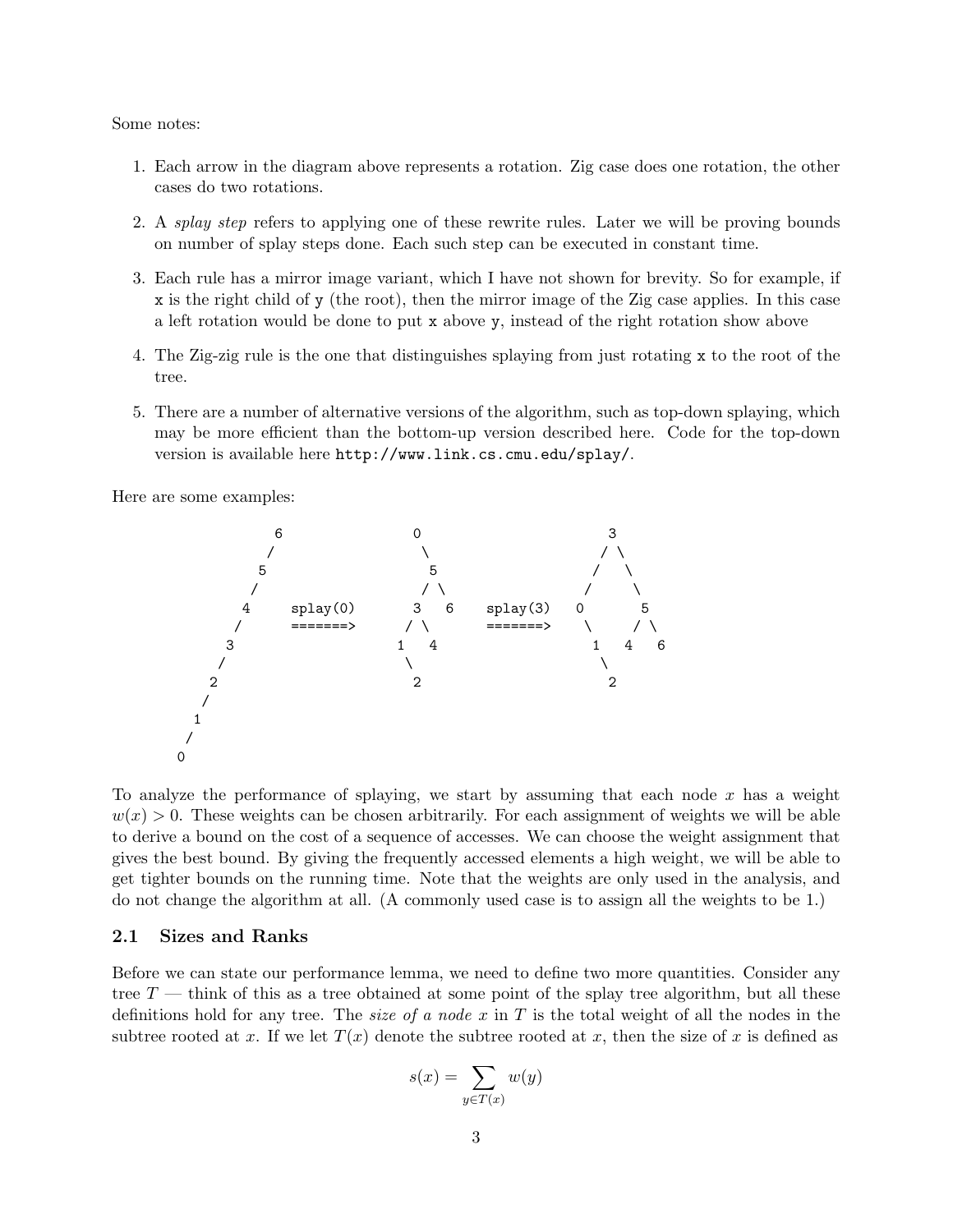Now we define the *rank of a node x* as

$$
r(x) = |\log(s(x))|
$$

For each node x, we'll keep  $r(x)$  tokens on that node if we are using the banker's method. (Alternatively, the potential function  $\Phi(T)$  corresponding to the tree T is just the sums of the ranks of all the nodes in the tree.)

$$
\Phi(T) := \sum_{x \in T} r(x).
$$

Here's an example to illustrate this: Here's a tree, labeled with sizes on the left and ranks on the right.

9 o 3 o / / 8 o 3 o / \ / \ 6 o o 1 2 o o 0 / \ / \ 2 o o 3 1 o o 1 / / / / 1 o o 2 0 o o 1 \ \ o 1 o 0

Notes about this potential Φ:

- 1. Doing a rotation between a pair of nodes x and y only effects the ranks of the nodes x and y, and no other nodes in the tree. Furthermore, if y was x's parent before the rotation, then the rank of y before the rotation equals the rank of x after the rotation.
- 2. Assuming all the weights are 1, the potential of a balanced tree is  $O(n)$ , and the potential of a long chain (most unbalanced tree) is  $O(n \log n)$ .
- 3. In the banker's view of amortized analysis, we can think of having  $r(x)$  tokens on node x. (Note however that the ranks could be negative if the weights are less than 1.)

## 3 The Amortized Analysis

**Lemma 1 (Access Lemma)** Take any tree T with root t, and any weights  $w(\cdot)$  on the nodes. Suppose you splay node  $x$ ; let  $T'$  be the new tree. Then

amortized number of splaying steps = actual number of splaying steps + (
$$
\Phi(T') - \Phi(T)
$$
)  
\n $\leq 3(r(t) - r(x)) + 1.$ 

Proof: As we do the work, we must pay one token for each splay step we do. Furthermore we must make sure that we always leave  $r(x)$  tokens on node x as we do our restructuring. We are going to allocate  $3(r(t) - r(x)) + 1$  tokens to do the splay. Our job in the proof is to show that this is enough.

First we need the following observation about ranks, called the Rank Rule.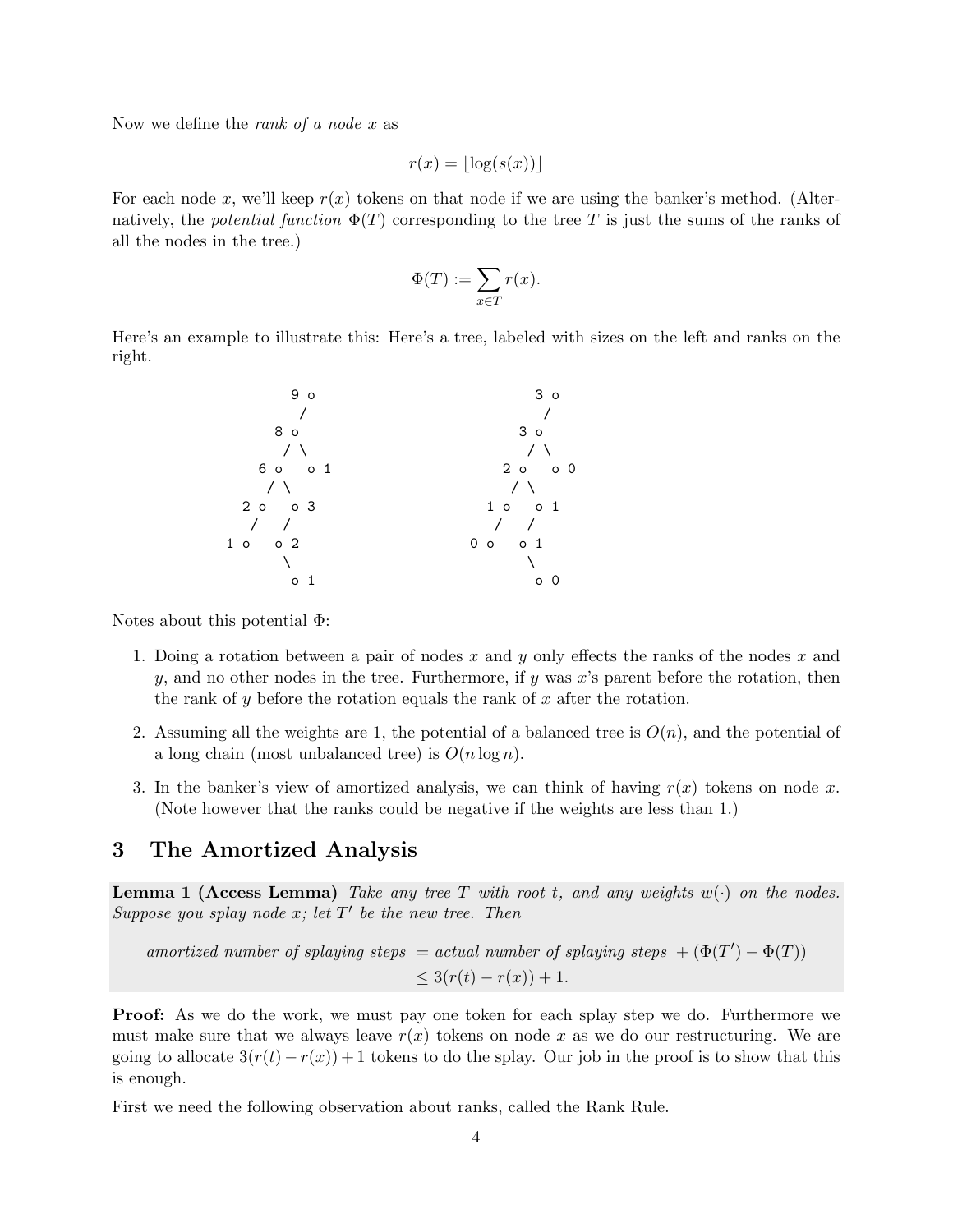**Rank Rule:** Suppose that two siblings have the same rank, r. Then the parent has rank at least  $r + 1$ .

This is because if the rank is r, then the size is at least  $2^r$ . If both siblings have size at least  $2^r$ , then the total size is at least  $2^{r+1}$  and we conclude that the rank is at least  $r+1$ . We can represent this with the following diagram:

$$
\begin{array}{ccc}\nx & & & \\
\diagup \diagdown & & & \\
r & r & & \\
\end{array}
$$
 Then  $x \geq r+1$ 

Conversly, suppose we find a situation where a node and its parent have the same rank,  $r$ . Then the other sibling of the node must have rank  $\lt r$ . So if we have three nodes configured as follows, with these ranks:

$$
\begin{array}{ccc}\n & r \\
 \diagup \diagdown \\
 & x & r\n \end{array}
$$
 Then  $x < r$ 

Now we can go back to proving the lemma. The approach we take is to show that  $3(r(z) - r(x))$ tokens are sufficient to pay for a zig-zag or a zig-zig step. (Here  $z$  refers to  $x$ 's grandparent, as in the definition of splaying.) And that  $3(r(y) - r(x)) + 1$  is sufficient to pay for the zig step.

We can express this a little bit differently. Take the zig-zag amortized cost  $3(r(z)-r(x))$  mentioned above. We can write this as  $3(r'(x) - r(x))$ , where  $r'(x) = r_{T'}(x)$  is the rank function after the step, and  $r() = r_T()$  represents the rank function before the step. This identity holds because the rank of x after the step is the same as the rank of  $z$  before the step.

Using this notation it becomes obvious that when we sum these costs to compute the amortized cost for the entire splay operation, they telescope to:

$$
3(r(t) - r(x)) + 1.
$$

Note that the +1 comes from the zig step, which can happen only once. Here's an example, the labels are ranks:

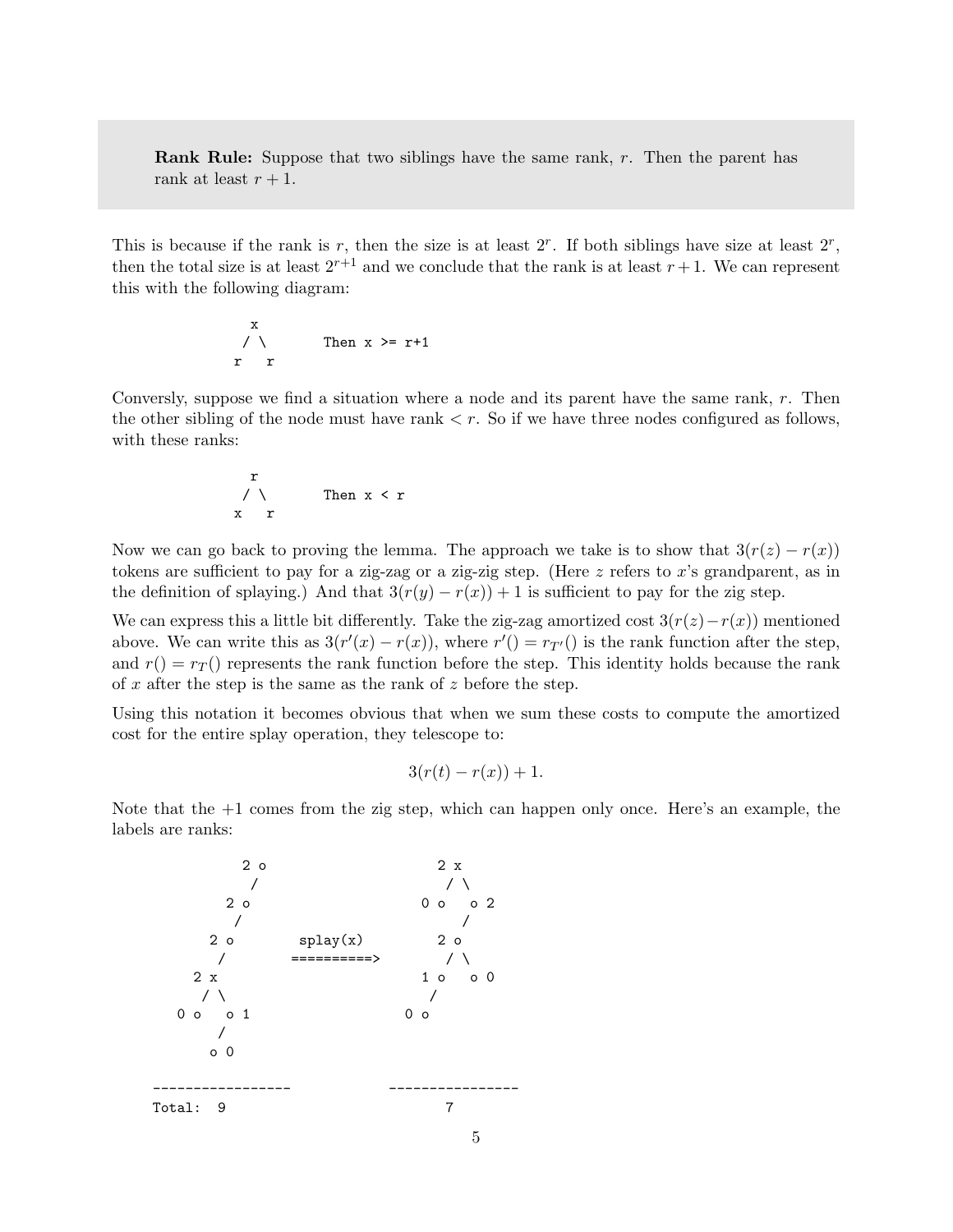We allocated:  $3(2-2)+1=1$  tokens that are supposed to pay for the splay of x. There are two more tokens in the tree before than are needed at the end. (The potential decreases by two.) So we have a total of 3 tokens to spend on the splay steps of this splay.

But there are 2 splay steps. So  $3 > 2$ , and we have enough.

It remains to show these bounds for the individual steps. There are three cases, one for each of the types of splay steps.

The Zig Case: The following diagram shows the ranks of the two nodes that change as a result of the zig step. We've allocated  $3(r - a) + 1$  to pay for the step. We'll show that this is sufficient.



The actual cost is 1, so we spend one token on this. We take the tokens on  $a$  and augment them with another  $r - a$  (resulting in a pile of r tokens) and put them on b. Thus the total number of tokens needed is  $1 + r - a$ . This is at most  $1 + 3(r - a)$ .

### The Zig-zag Case: We'll split it further into 2 cases:

Case 1: The rank does not increase between the starting node and ending node of the step.

$$
\begin{array}{ccccc}\n & r & o & r \\
 & \nearrow & & \nearrow \\
r & o & & & \searrow \\
 & \searrow & & & \searrow \\
 & \searrow & & & \searrow \\
 & r & o & & & \end{array}
$$

By the Rank Rule, one of a or b must be  $\lt r$ , so one token is released from the data structure. we use this to pay for the work.

Thus, our allocation of  $3(r - r) = 0$  is sufficient to pay for this.

Case 2: The rank does increase between the starting node and ending node of the step.

$$
\begin{array}{ccccc}\n & & & & \circ & r \\
 & \nearrow & & & \nearrow \\
 & \circ & & & \nearrow \\
 & \circ & & & \searrow \\
 & \circ & & & \circ & \circ \\
 & \searrow & & & \circ & \circ \\
 & \searrow & & & \circ & \circ\n\end{array}
$$

Note that  $r - a > 0$ . So use  $r - a$  (which is at least 1) to pay for the work. Use  $r - a$ to augment the tokens on  $a$  to create a pile of  $r$  tokens which can supply  $c$ . Finally use  $r-b$  ( $\leq r-a$ ) tokens to add to the pile on b to make a pile of r tokens, which are enough to cover d.

Thus  $3(r - a)$  tokens are sufficient, which completes the zig-zag case.

(We actually only need  $2(r - a)$  because it is easily shown that  $c \leq b$ .)

### The Zig-zig Case: Again, we split into two cases.

Case 1: The rank does not increase between the starting node and the ending node of the step.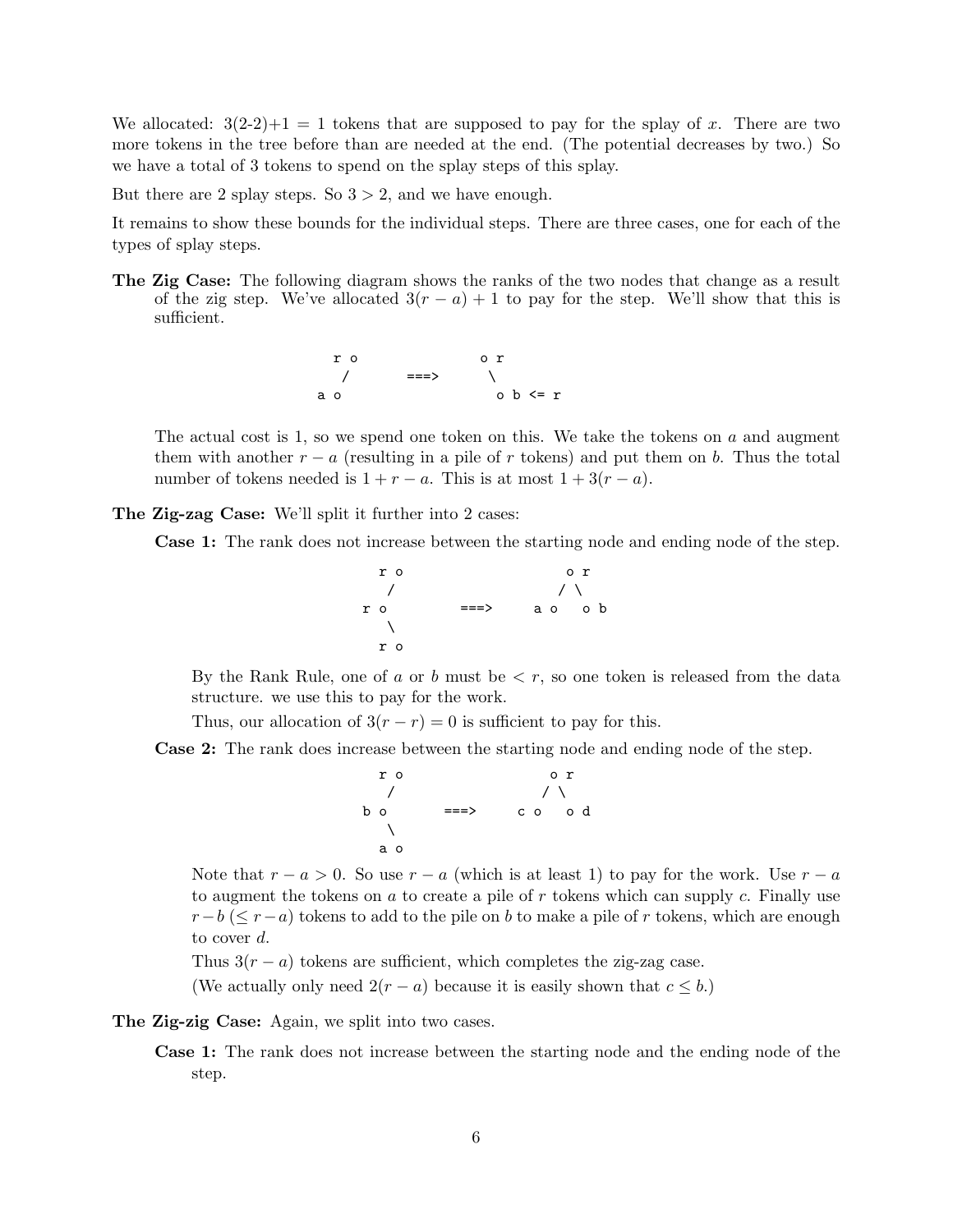

As in the zig-zag case, we use the token gained because of  $d < r$  to pay for the step. Thus we have  $3(r - r) = 0$  tokens and we need 0.

Case 2: The rank does increase between the starting node and the ending node of the step.



We can use  $r - a$  (which is at least 1) to pay for the work, use  $r - a$  to boost the tokens on a to cover those needed for d, and use  $r - a$  to boost the tokens on b to cover those needed for c.

■

Summing these three gives  $3(r - a)$ , which completes the analysis of the zig-zig case.

So in every case we have shown that  $3(r'(x) - r(x))$  is sufficient to pay for the splay step (modulo the extra +1 needed for the zig case). Thus these amortized costs telescope giving an amortized number of splay steps of  $3(r(t) - r(x)) + 1$ .

# 4 Balance Theorem

Using the Access Lemma we can prove the bound on the amortized cost of splaying: this is captured in the Balance Theorem.

**Theorem 2 (Balance Theorem)** A sequence of m splays in a tree of n nodes takes time

 $O(m \log n + n \log n)$ .

**Proof:** Suppose all the weights equal 1. Then the access lemma says that if we splay node x in tree T to get the new tree  $T'$ 

actual number of splaying steps 
$$
+ (\Phi(T') - \Phi(T)) \leq 3(\log_2 n - \log_2 |T(x)|) + 1
$$

$$
\leq 3 \log_2 n + 1.
$$

Hence, if we start off with a tree  $T_0$  of size at most n and perform any sequence of m splays to it

$$
T_0 \xrightarrow{splay} T_1 \xrightarrow{splay} T_2 \xrightarrow{splay} \cdots \xrightarrow{splay} T_m
$$

repeatedly using this inequality  $m$  times shows:

actual total number of splaying steps  $+ (\Phi(T_m) - \Phi(T_0)) \leq m(3 \log_2 n + 1)$ .

In any tree T with unit weights, each  $s(x) \leq n$  so each  $r(x) \leq \log_2 n$  so  $\Phi(T) \leq n \log_2 n$ ; also  $\Phi(T) \geq 0$ . Rearranging, we get

> actual total number of splaying steps  $\leq m(3\log_2 n + 1) + (\Phi(T_0) - \Phi(T_m))$  $\leq O(m \log n) + O(n \log n).$

This proves the Balance Theorem.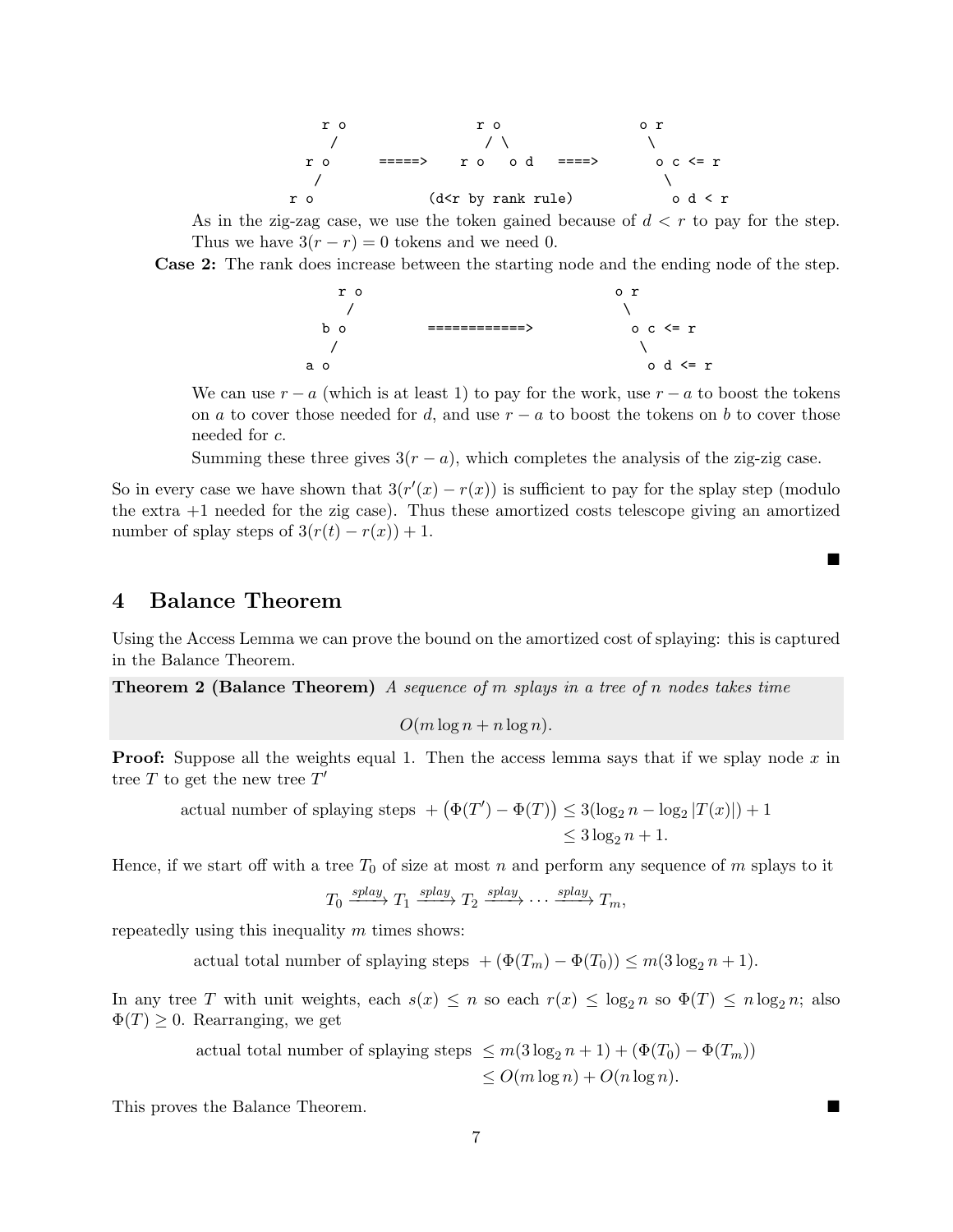## 5 Using Splaying with Searching and Updates

Searching: Since the keys in the splay tree are stored in in-order, the usual BST searching algorithm will suffice to find a node (or tell you that it is not there). However with splay trees it is necessary to splay the last node you touch in order to pay for the work of searching for the node. (This is clear if you think about what would happen if you repeatedly searched for the deepest node in a very unbalanced tree without every splaying.)

Insertion: Say we want to insert a new key e into the tree. Proceed like ordinary binary search tree insertion, but stop short of linking the new item e into the tree. Let the node you were about to link e to be called p. We splay p to the root. Now construct a new tree according to one of the following pictures:



The choice of which pattern to use on the right is determined by whether **e** is less than **p** or greater than it. Note that after this operation one of p's children will be empty.

Let's analyze the amortized cost of this opertion when all the weights are 1 and the tree initially has n nodes in it. The amortized cost of the splay is  $O(\log n)$  according to the Access Lemma. This also pays for the work of finding node p. But we're not done yet, because attaching e to the tree changes the potential, and we have to take this into account. The number of tokens on p can only decrease (its size can not increase). However we have to populate e with tokens, the number of which is at most  $\log(n+1) = O(\log n)$ . Thus the total amortized cost of the insertion is  $O(\log n)$ .

An alternative insertion algorithm is to do the ordinary binary tree insertion (link e to p), and then simply splay e to the root. This also has efficient amortized cost, but the analysis is a bit more complex.

**Join:** Here we have two trees, say, A, and B. We want to put them together with all the items in  $A$  to the left of all the items in  $B$ . This is called the *Join* operation. This is done as follows. Splay the rightmost node of  $A$ . Now make  $B$  the right child of this node. The amortized cost of the operation is easily seen to be  $O(\log n)$  where n is the number of nodes in the tree after joining. (As in the case of insertion, we are using the uniform weight assignment to do this analysis.)

Delete: To delete a node x, simply splay it to the root and then Join its left and right subtrees together as described above. The amortized cost is easily seen to be  $O(\log n)$  where n is the size of the tree before the deletion.

## 6 Additional Applications of the Access Lemms

One of the things that distinguishes splay trees from other forms of balanced trees is the fact that they are provably more efficient on various natural access patterns. These theorems are proven by playing with the weight function in the definition of the potential function. In this section we describe some of these theorems.

The following theorem shows that splay trees perform within a constant factor of any static tree.